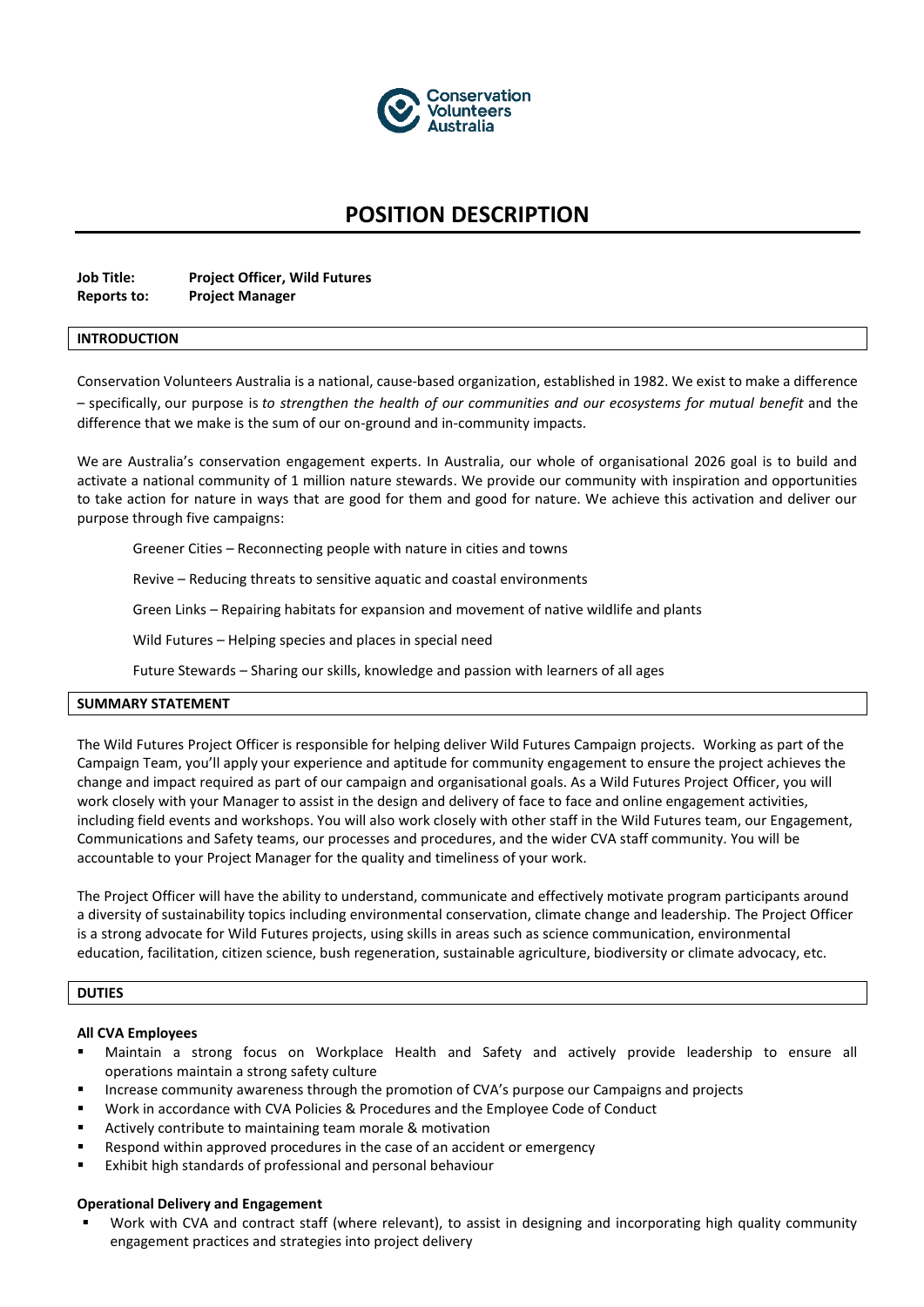- Assist in developing and maintaining stakeholder relationships
- Assist in planning, coordinating, and where required, facilitating community engagement events in person and online
- Ensuring the general welfare and safety of all individuals, including strict adherance to the CVA WHS policies and procedures
- Content development and subject matter/stakeholder research as directed by the Project Manager
- Project promotion to support community awareness and engagement to local networks
- Liaise with People & Culture where necessary regarding volunteer issues or complaints
- Maintain participant morale & motivation
- Leading and conducting field work as outlined in the project plan
- Respond within approved procedures in the case of an accident or emergency
- Ensure the care, maintenance and safe operation of vehicles, trailers, tools and equipment
- Set high standards of professional leadership and personal behaviour

## **Communications & Marketing**

- Work closely with the Project Manager and Communications and Marketing team to implement plans to guide the communications and marketing approach
- Ensure all marketing and communication for the project is in line with CVA protocols and uses approved templates

## **Project Administration**

- Maintain up to date project records in Salesforce Database
- Prepare and contribute to project progress reporting in cooperation with the Project Manager
- Contribute to the delivery of the project monitoring plan
- General office administration duties
- Other duties as directed

## **ESSENTIAL QUALIFICATIONS & EXPERIENCE**

- Experience in the delivery of environmental or similar community engagement projects
- Experience organising community events and working with diverse stakeholders
- Qualifications or equivalent experience in the field of Conservation & Land Management / Environmental Science/ Ecology
- Defensive Driving certificate.
- Current First Aid certificates Provide First Aid and Provide CPR
- Occupational Health and Safety Level 3
- **National Police Check**

## **DESIRED QUALIFICATIONS & EXPERIENCE**

- Relevant tertiary qualifications (sustainability, community development, social change, environmental management)
- Personal experience as a volunteer
- Experience leading a team of volunteers

## **KEY PERFORMANCE INDICATORS**

- Delivery against the project plan on time
- Project related reporting is completed on time to a high standard
- CVA's WHS Management System is consistently applied

## **KEY SELECTION CRITERIA**

- Demonstrated experience in the coordination and delivery of community focused environment projects
- Demonstrated presentation and writing skills
- Excellent organisation and time management skills with the ability to manage multiple tasks and competing priorities

## **RESPONSIBILITY & ACCOUNTABILITY**

The Project Officer is directly accountable to the Project Manager and may be supervised by a Project Coordinator.

The role will also work in collaboration with the WHS team.

#### **FINANCIAL DELEGATION AUTHORITY**